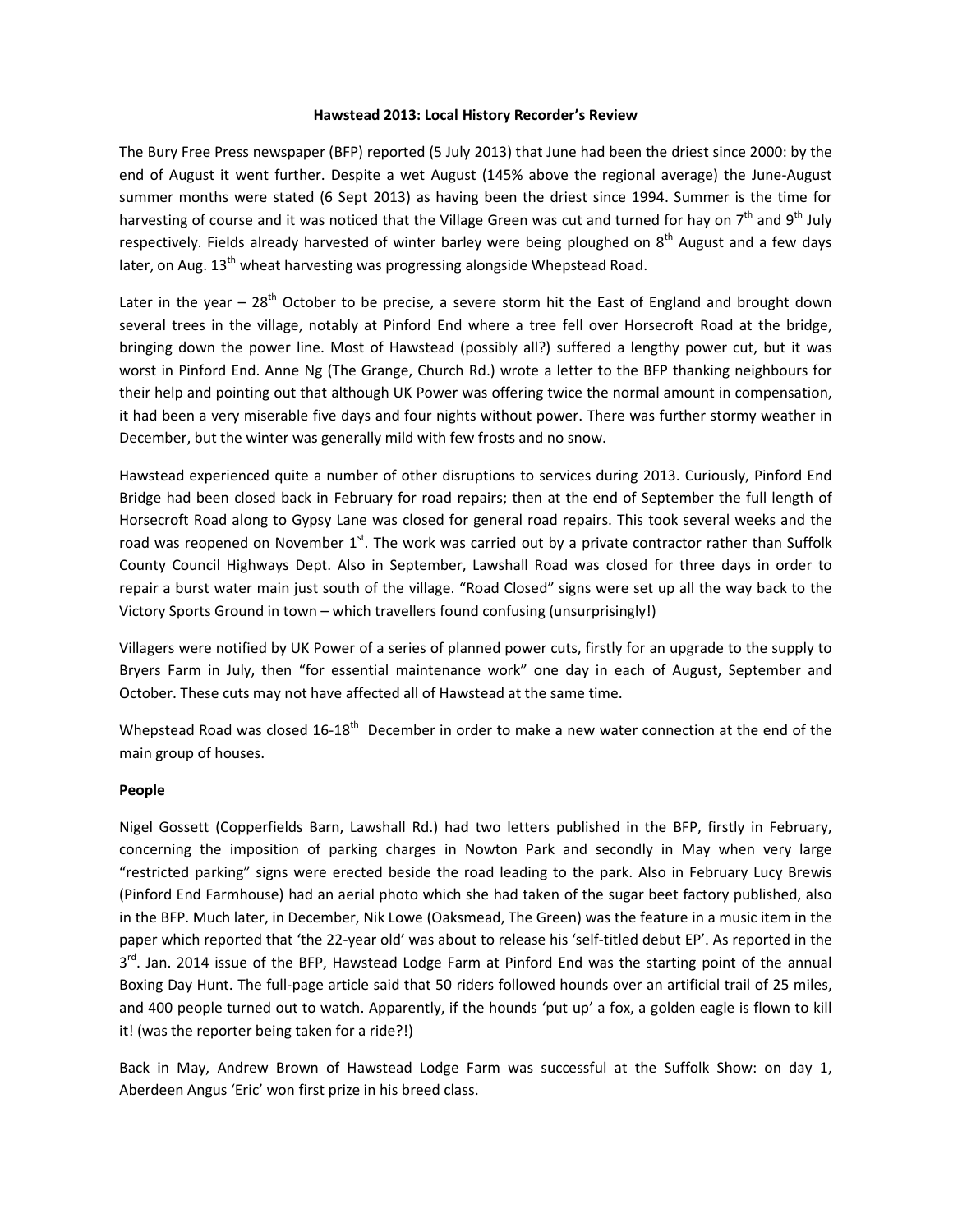At the very beginning of 2013 Joanne Abbot (The Mill House, The Green) was buried in All Saints Churchyard on 4<sup>th</sup> January. She was followed by Michael Bulmer (High Trees, Lawshall Road) who died on 10<sup>th</sup> February. Edward Tooke (18, Whepstead Road) was buried on  $18<sup>th</sup>$ . February. Stanley Bailey, formerly living in the Metcalfe Almshouses, died in West Suffolk Hospital (21<sup>st</sup> May) aged 84 and was cremated after a funeral service in All Saints Church. A funeral service was also held in the church for Michael Boreham on 29<sup>th</sup> May. Major Rex Carr (Beech Cottage, The Green) died on 22<sup>nd</sup> August and was buried in the Churchyard after a funeral service on 29<sup>th</sup> August. His death was reported in the BFP, noting his military career which included being awarded the Military Cross after action in Malaya in 1953. Then at the end of the year we learned of the death of village character David Baker (No. 1, The Pound). His funeral was on December 12<sup>th</sup>.

## All Saints Church

In the Spring of the year an open letter from the Rector, Rev. Jayne Buckles and the Churchwardens and Treasurer of the Parochial Church Council (PCC) was sent to all households in the village appealing for gifts of money from parishioners: in 2012 it cost £12,400 to manage the church and income was much less at £6,800. A cream tea at Church Farm House on  $10^{th}$  August raised £428 and the annual Harvest Supper in the Village Hall brought in a further £802. Highlights of this evening were a performance by a group led by Rosemary Harrison of 'Cinderella' and an impromptu rendition of "To Be A Farmer's Boy". As in previous years Churchyard maintenance was partly achieved via the services of the local Probation Service. They now charge for their visits (£75 per occasion) so we now ask them to come just monthly and not until the wild flowers have set seed in July.

## Hawstead Community Council

A subsidised visit to the Theatre Royal's performance of the pantomime "Rapunzel and the Rascal Prince" took place on  $4<sup>th</sup>$  January. The Council held its Annual General Meeting on 23<sup>rd</sup> May and the published Financial Report showed a surplus of income over expenditure for the previous 12 months of £4,167. On 22<sup>nd</sup> June there was a Village Barbecue held at the Village Hall; then on Sunday 1<sup>st</sup> September there was the annual Fete, Flower and Produce Show which raised £1,100 for Community funds. Nik Lowe gave a live performance, there was a Punch & Judy show, and the cake competition recipe was "chocolate courgette"(!) At about this time Sonja Monk retired from the Committee after many years of active service.

Other cultural events in the Village Hall during the year included "Mark's Quiz Night", back 'by popular demand' TWICE, once in April and then again in October. "Fizz on Friday", organized by the Bury St Edmunds Rotary Club in aid of St. Nicholas Hospice and Papworth Hospital included music by Piper Quartet, two of whose members are Hawstead residents – Fran Evershed (flute) and Ros Alexander (cello). This was on September  $5<sup>th</sup>$  and was followed a month later by the regular Macmillan Cancer Support "world's biggest coffee morning" on October 5<sup>th</sup>. In December the 'crafty folk of Hawstead' arranged a day of coffee, tea and cakes (and a BBQ) plus Christmas stalls with wreaths, decorations etc. for sale; and the Community Council invited all in the village to a Christmas drinks party on the evening of  $21<sup>st</sup>$  December.

# Village Groups

The 'Breathe Easy' yoga group and the carpet bowls club both met in the Hall regularly during the year on Tuesdays, morning and evening respectively. Monthly on Thursdays it was the turn of HATS : Hawstead Appreciation and Tasting Society – a wine-tasting club. Members of HATS take it in turn to lead a tasting evening. During 2013, themes included "4 continents", "MacQuitty's Choice" (The Times newspaper wine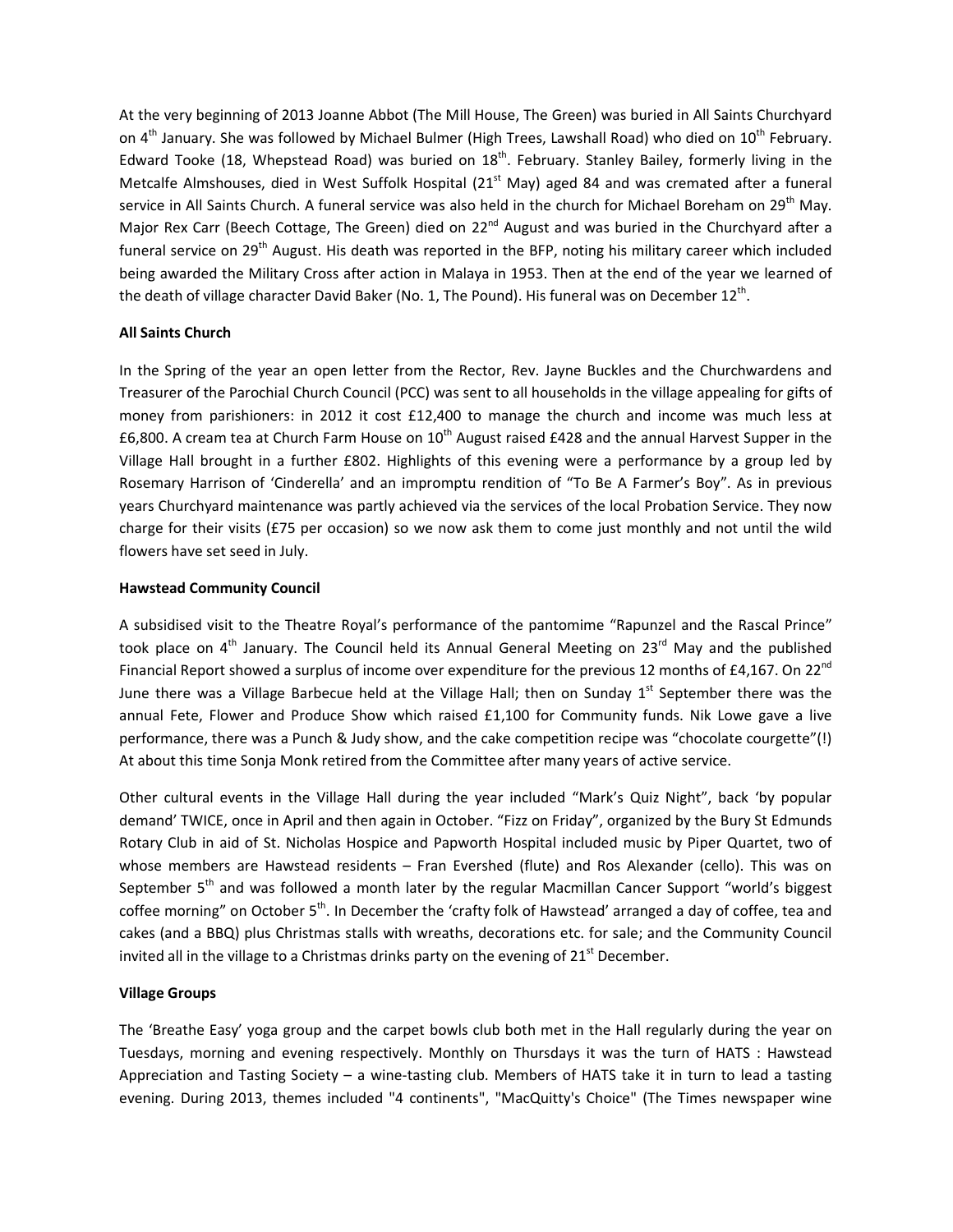critic) "Reds and Rosé" (same varieties for each); and "Wines from ALDI" (supermarket). There's also Hawstead Reading Group which meets in members' houses once a month. Having decided that their favourite book of 2012 had been "The Island" by Victoria Hislop they set forth during 2013 reading and discussing:

- The Kashmir Shawl by Rosie Thomas
- The Soldier's Wife by Joanna Trollope
- The Help by Kathryn Stockett
- To Kill a Mockingbird by Harper Lee
- The Unlikely Pilgrimage of Harold Fry by Rachel Joyce
- Dear Lupin; Letters to a Wayward Son by Charlie & Roger Mortimer
- Change of Heart by Jodi Picoult
- The Piano Teacher by J.K.Lee
- One Day by David Nichols
- Animal Dreams by Barbara Kingsolver

### Khaki Devil Ltd

At the beginning of the year a company based in Ipswich which specialises in military history (supplying uniforms and equipment for TV and theatrical performances and a location for filming of World War One events) purchased buildings and land at Brook Farm, Bells Lane, the land (c. 4 acres) stretching for some distance away from the road alongside the stream. Their purpose - as explained in a presentation to the Parish Council in March - is to provide an educational facility about the First World War. At the beginning of July they invited villagers to attend an informational evening on the site. They explained that they planned to construct a number of huts and mock WW1 trenches; and to provide a visitor centre and café. They assured attendees that there would be no 'battles' or gunfire on the site. In November a Planning Application was made to St.Edmundsbury Borough Council and in the normal way the public was invited to comment. Hawstead Parish Council supported the scheme in a submission dated 26 November, subject to a number of conditions relating to access, opening hours, lighting, parking and legacy. The consultation period ended in mid December but the Borough Council's decision would have to wait until the New Year. In December news of this potential development reached the local press and there were reports in the BFP (6th Dec.) and East Anglian Daily Times (18th Dec.)

#### Metcalfe Arms

In January it was understood that the pub was under new management: there was, however, no sign of a reopening during the Spring and eventually in July a For Sale notice went up. Offers 'in the region' of £250,000 + VAT were invited by Norfolk estate agent T.W.Gaze for the building and 'approximately 6 acres of land'. A sale was completed by the Autumn and the purchaser, Lark Valley Restorations, began work on converting the pub into a cycle shop and licensed cafe to be named "Maglia Rosso" (Italian = "Red Jersey"; in Italian cycle races the leader wears a red jersey). This work was continuing as the year drew to an end.

#### Other Property in Hawstead

Seven residential properties in Hawstead changed hands in 2013: